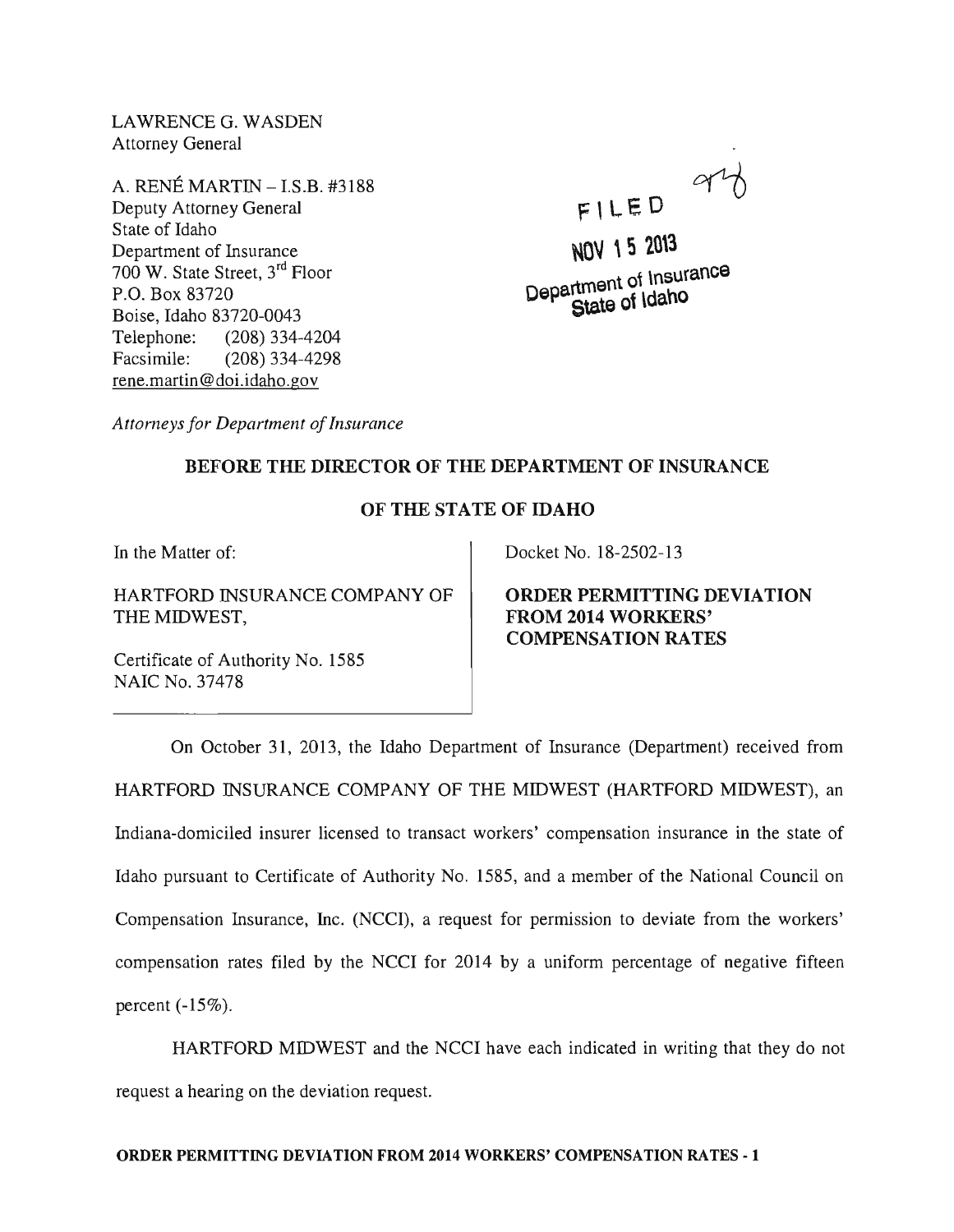The Department's Director (Director), having reviewed and being fully apprised of HARTFORD MIDWEST's request to deviate from the Idaho workers' compensation premium rates filed by the NCCI for 2014, and the requirements of Idaho Code  $\S$  41-1614, has determined that the requested rate deviation is justified.

NOW, THEREFORE, IT IS HEREBY ORDERED, pursuant to Idaho Code § 41-1614, that HARTFORD MIDWEST's request for a uniform percentage deviation of negative fifteen percent (-15%) from the workers' compensation rates filed by the NCCI for 2014, exclusive of terrorism rates, is GRANTED. This deviation from the Idaho workers' compensation premium rates filed by the NCCI for 2014 shall take effect on January 1, 2014, and shall remain in effect for one year from that date unless terminated sooner with the approval of the Director.

DATED this  $\int_{\frac{\pi}{2}}^{\frac{\pi}{2}}$  day of November, 2013.

STATE OF IDAHO DEPARTMENT OF INSURANCE

William feel Director

ORDER PERMITTING DEVIATION FROM 2014 WORKERS' COMPENSATION RATES - 2